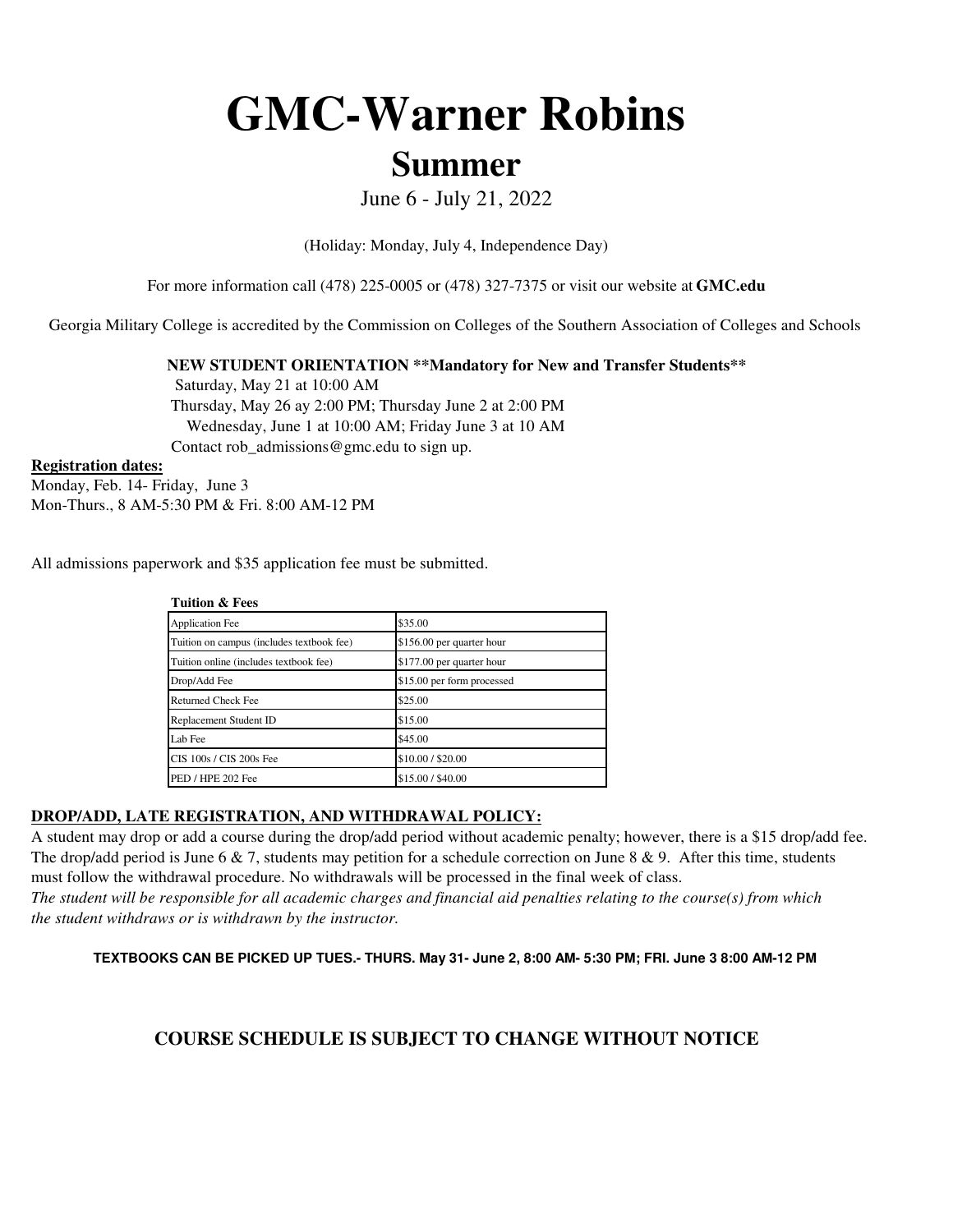| <b>Course</b>   | <b>Section</b> | <b>Title</b>                                 | <b>Hrs</b> | <b>Days</b> | <b>Start Time</b> | <b>End time</b> | <b>Faculty</b>  | <b>Location</b> |
|-----------------|----------------|----------------------------------------------|------------|-------------|-------------------|-----------------|-----------------|-----------------|
| <b>ACC 201</b>  | 80118          | Principles of Accounting I                   |            | $5$ TTH     | 5:20 PM           | 8:20 PM         | T. Butcher      | Elliott         |
| <b>ACC 202</b>  | 80109          | Principles of Accounting II                  |            | 5 MW        | 5:20 PM           | 8:20 PM         | J. Prindle      | Ellott          |
|                 |                |                                              |            |             |                   |                 |                 |                 |
|                 |                | Art Appreciation(HYBRID)                     |            |             |                   |                 |                 |                 |
| <b>ART 194</b>  | 0018H          | (REMOTE)                                     |            | 5 T         | 5:20 PM           | 8:30 PM         | M. Gillies      | Elliott/Zoom    |
|                 |                | 3 Dimensional Design (HYB)                   |            |             |                   |                 |                 |                 |
|                 |                | (REM) June 18 & June 25 &                    |            |             |                   |                 |                 |                 |
| <b>ART 205</b>  | 0022H          | Jul. 9 & Jul. 16                             |            | 5S          | 8:00 AM           | 2:15 PM         | M. Gillies      | Elliott/Zoom    |
| <b>BIO 123</b>  | 80209          | General Biology I                            |            | $6$ MW      | 5:20 PM           | 9:55 PM         | <b>B. Jones</b> | Elliott         |
| <b>BIO 123</b>  | 80213          | General Biology I (HYBRID)                   |            | 6 T         | 8:30 AM           | 1:55 PM         | <b>B.</b> White | Elliott         |
| <b>BIO 124</b>  | 0013H          | General Biology II (HYBRID)<br>(REMOTE)      |            | 6TTH        | 8:30 AM           | 11:30 AM        | B. Jones        | Elliott/Zoom    |
| <b>BIO 124</b>  | 8010H          | General Biology II (HYBRID)                  |            | 6W          | 5:00 PM           | 10:25 PM        | B. White        | Elliott         |
| <b>BIO 207</b>  | 8018H          | Anatomy & Physiology I<br>(HYBRID)           |            | $6$ TH      | 5:00 PM           | 10:25 PM        | T. James        | Elliott         |
| <b>BIO 208</b>  | 0019H          | Anatomy & Physiology II<br>(HYBRID) (REMOTE) |            | 6 MW        | 5:20 PM           | 8:20 PM         | T. James        | Elliott/Zoom    |
|                 |                | Antomy & Physiology II                       |            |             |                   |                 |                 |                 |
| <b>BIO 208</b>  | 8014H          | (HYBRID)                                     |            | $6$ TH      | 11:25 AM          | 4:50 PM         | T. James        | Elliott         |
|                 |                |                                              |            |             |                   |                 |                 |                 |
|                 |                | Marine Biology (HYBRID)                      |            |             |                   |                 |                 |                 |
| <b>BIO 255</b>  | 0002H          | (REMOTE)                                     |            | 6 MW        | 8:30 AM           | 11:30 PM        | <b>B.</b> White | Elliott/Zoom    |
|                 |                |                                              |            |             |                   |                 |                 |                 |
|                 |                |                                              |            |             |                   |                 |                 |                 |
| <b>BIO 299</b>  | 8018H          | Microbiology (HYBRID)                        |            | 6 T         | 5:00 PM           | 10:25 PM        | <b>B. Jones</b> | Elliott         |
|                 |                | <b>Operations</b>                            |            |             |                   |                 |                 |                 |
|                 |                | Management(REMOTE)<br>(HYBRID)               |            | 5 T         |                   |                 | E. Smith        |                 |
| <b>BSM 340</b>  | 0018H          | Marketing for                                |            |             | 5:20 PM           | 8:30 PM         |                 | Elliott/Zoom    |
|                 |                | Managers(HYBRID)                             |            |             |                   |                 |                 |                 |
| <b>BSM 460</b>  | 0018H          | (REMOTE)                                     |            | $5$ TH      | 5:20 PM           | 8:30 PM         | E. Smith        | Elliott/Zoom    |
|                 |                | Legal Environment of                         |            |             |                   |                 |                 |                 |
| <b>BUS 206A</b> | 80109          | <b>Business</b>                              |            | 5 MW        | 5:20 PM           | 8:20 PM         | C. Piersaul     | Elliott         |
|                 |                |                                              |            |             |                   |                 |                 |                 |
| <b>CHE 121</b>  | 80117          | Princples of Chemistry I                     |            | 6TTH        | 12:00 PM          | 4:30 PM         | H. Park         | Elliott         |
|                 |                |                                              |            |             |                   |                 |                 |                 |
|                 |                | Intro to Computer Concepts                   |            |             |                   |                 |                 |                 |
| <b>CIS 110</b>  | 0009H          | and Applications<br>(REMOTE) (HYBRID)        |            | 5 M         | 5:45 PM           | 9:15 PM         | D. Long         | Elliott/Zoom    |
|                 |                |                                              |            |             |                   |                 |                 |                 |
|                 |                | Intro to Computer Science                    |            |             |                   |                 |                 |                 |
| <b>CIS 120</b>  | 0009H          | (REMOTE) (HYBRID)                            |            | 5W          | 5:45 PM           | 8:55 PM         | D. Long         | Elliott/Zoom    |
|                 |                |                                              |            |             |                   |                 |                 |                 |
|                 |                | Macroeconomics                               |            |             |                   |                 |                 |                 |
| <b>ECO 201</b>  | 00116          | (REMOTE)                                     |            | $5$ TTH     | 2:00 PM           | 5:00 PM         | J. Yasin        | Elliott/Zoom    |
|                 |                | Composition I (HYBRID)                       |            |             |                   |                 |                 |                 |
| <b>ENG 101</b>  | 0004H          | (REMOTE)                                     |            | $5\vert W$  | 10:55 AM          | 1:55 PM         | A. Ciuffetelli  | Elliott/Zoom    |
| <b>ENG 101</b>  | 80209          | Composition I                                |            | $5$ TTH     | 5:20 PM           | 8:20 PM         | A. Ciuffetelli  | Elliott         |
| <b>ENG 102</b>  | 80304          | Composition II                               |            | $5$ TTH     | 2:00 PM           | 5:00 PM         | D. Dent         | Elliott         |
|                 |                |                                              |            |             |                   |                 |                 |                 |
| <b>ENG 102</b>  | 00118          | <b>Composition II (REMOTE)</b>               |            | $5$ $TH$    | 5:20 PM           | 8:20 PM         | D. Dent         | Elliott/Zoom    |